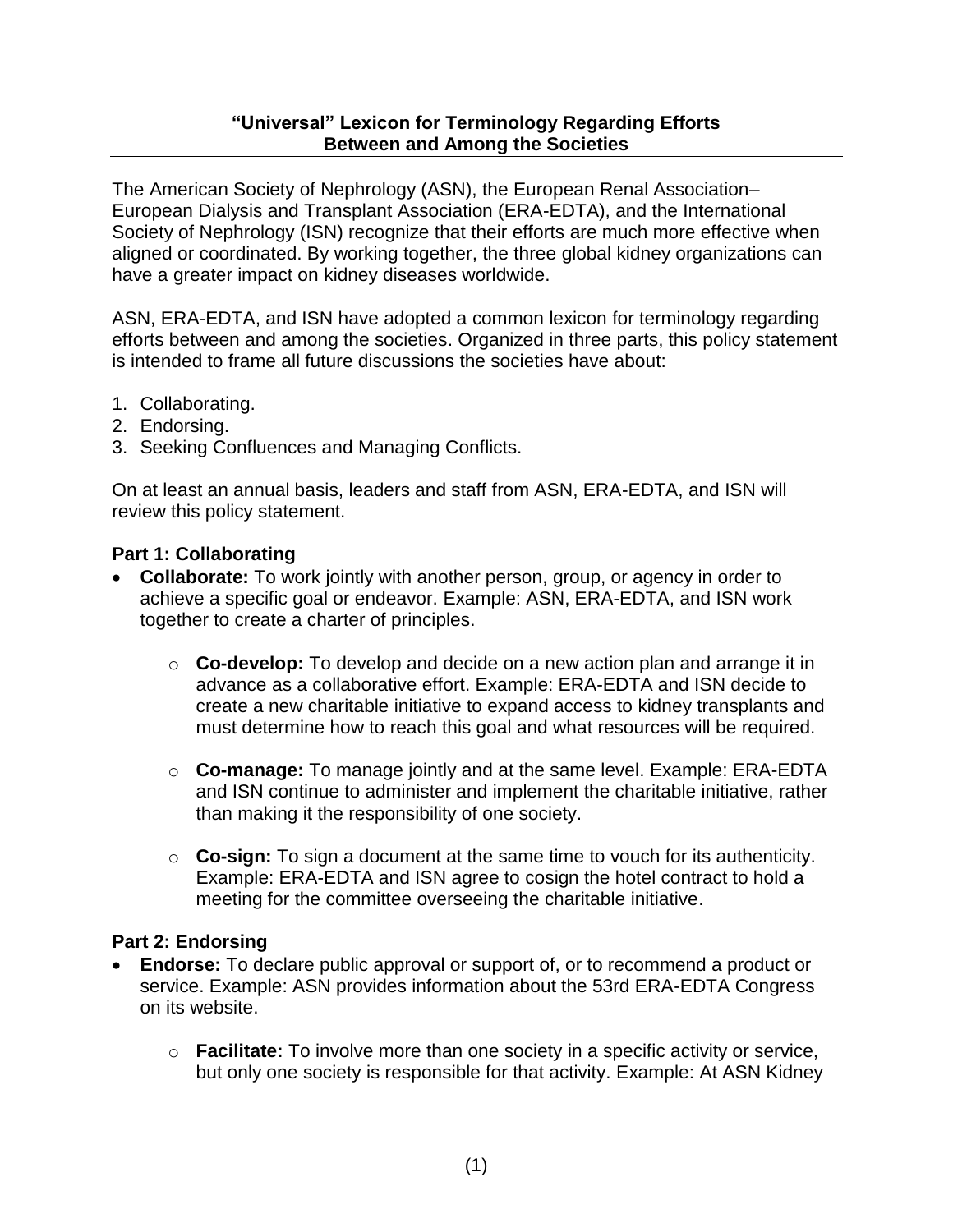Week, ASN and ERA-EDTA co-facilitate the International Forum of Kidney Organizations, which was organized by ASN.

- o **Countersign:** To sign a previously signed document to vouch for its authenticity; or to provide a second confirming signature on a previously signed document. Example: ASN agrees to counter-sign a contract for a cofacilitated activity with ISN at the World Congress of Nephrology.
- o **Brand:** To designate a product or service of another society with your society's brand. Example: ERA-EDTA agrees to have its logo included on the website for the World Congress of Nephrology, which it endorses.
- o **Support:** To provide assistance, enable to function or act. Example: ASN agrees to help ERA-EDTA start a foundation by outlining the necessary steps.

## **Part 3: Seeking Confluences and Managing Conflicts**

Seeking confluences and managing potential conflicts will help ASN, ERA-EDTA, and ISN safeguard objectivity and independence; foster an authoritative, independent voice in science and medicine; and maintain credibility on issues of patient care. Additionally, these commitments allow each society to preserve its role as an objective leader and advisor on policy, establish transparent relationships, ensure integrity and impartiality of peer review, and promote fair distribution of grant support.

ASN, ERA-EDTA, and ISN are committed to managing potential conflicts of interest or commitment. Each society will seek, encourage, and proclaim opportunities for confluences of commitment. These commitments demonstrate a focus on the unique vision and mission of each society, diversify opportunities for emerging leaders, and make the kidney community more inclusive. As a result, more nephrologists and other health professionals can contribute to, and help advance the missions of, ASN, ERA-EDTA, and ISN.

- **Confluence of commitment:** A situation where a member (usually not a leader as defined under conflict of commitment) has an interest outside of the society that may be beneficial to both the society and the outside interest. Example: An individual involved in planning activities related to World Kidney Day for both ISN and ASN.
- **Conflict of interest:** A material interest, often financial, outside the society that could influence or could be perceived as influencing the decisions by an elected, appointed, or volunteer position on behalf of the society. Example: An individual has an opportunity to affect a society's continuing medical education (CME) content about products or services of a commercial interest with which he/she has a financial relationship.
- **Conflict of commitment:** A situation where a leader (such as a councilor, committee chair, or editor) has an interest outside of the society that may compromise his/her ability to act in the best interest of the society. These interests